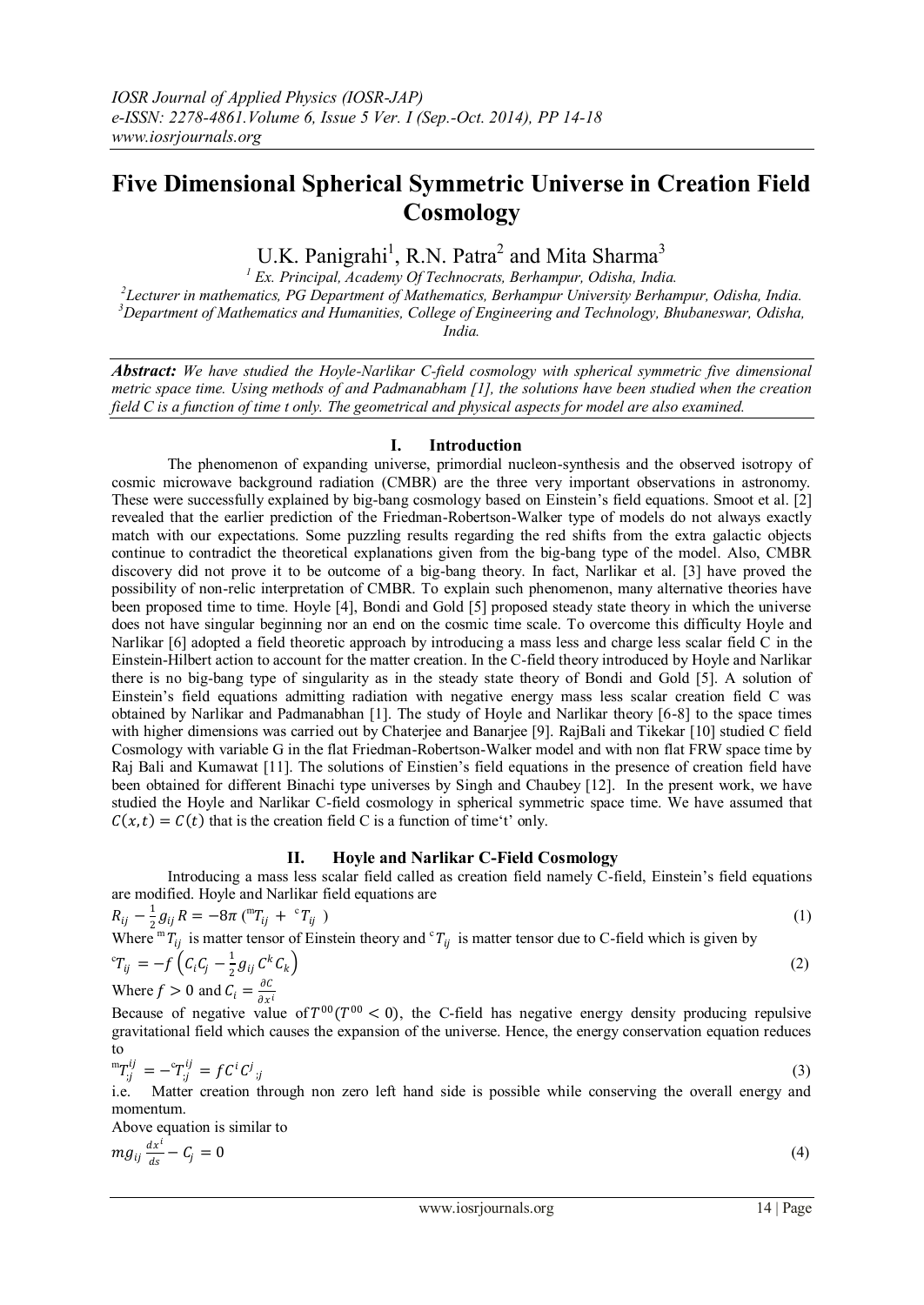Which implies that the 4-momentum of the created particle is compensated by the 4-momentum of the C-field. In order to maintain the balance, the C-field must have negative energy. Further, the C-field satisfy the source i

equation 
$$
f C^i_{\;;j} = J^i_{\;;j}
$$
 and  $J^i = \rho \frac{dx^i}{ds} = \rho v^i$ , where  $\rho$  is homogeneous mass density.

# **III. Metric and Field Equations**

We consider the five dimensional spherical symmetric metric

$$
ds^{2} = dt^{2} - e^{\lambda} (dr^{2} + r^{2} d\theta^{2} + r^{2} sin^{2} \theta d\phi^{2}) + e^{\mu} dy^{2}
$$
\n(5)  
\nWhere  $\lambda$  and  $\mu$  are function of t.

We assume 
$$
C(x, t) = C(t)
$$
 and that

 ${}^{m}T_{j}^{i} = diag(\rho, -p, -p, -p, -p)$  (6)

We have also assumed that the velocity of light and the gravitational constant are equal to one unit. The field equations for metric (5) lead to

$$
\frac{3}{4}\lambda^2 + \frac{3}{4}\lambda\dot{\mu} = 8\pi \left(\rho - \frac{1}{2}f\dot{C}^2\right)
$$
\n(7)

$$
\ddot{\lambda} + \frac{1}{2}\dot{\lambda}\dot{\mu} + \frac{3}{4}\dot{\lambda}^2 + \frac{1}{2}\ddot{\mu} = 8\pi \left( -p + \frac{1}{2}f\dot{C}^2 \right)
$$
\n(8)\n
$$
\frac{3}{2}\ddot{\lambda} + \frac{3}{2}\dot{\lambda}^2 = 8\pi \left( -p + \frac{1}{2}f\dot{C}^2 \right)
$$
\n(9)

$$
\frac{1}{2}\lambda + \frac{1}{2}\lambda^2 = \delta n \left( -p + \frac{1}{2} \right) C^{-1}
$$
\n
$$
\dot{\rho} + \left( \frac{3\lambda + \mu}{2} \right) (\rho + p) = f \dot{C} \left[ \ddot{C} + \left( \frac{3\lambda + \mu}{2} \right) C \right]
$$
\n(10)

Where (.) denotes the derivative with respect to 't' and  $\dot{C} = \frac{dC}{dt}$  $\frac{ac}{dt}$  we can rewrite equation (10) as

$$
\frac{d}{dV}(V\rho) + p = f\dot{C}(V)\frac{d}{dV}[VC(V)]\tag{11}
$$
\n
$$
\text{Where } V = e^{\left(\frac{3\lambda + \mu}{2}\right)}\tag{12}
$$

In order to obtain a unique solution, one has to specify the rate of creation of matter energy (at the expense of the negative energy of the C-field). Without loss of generality, we assume that the rate of creation of matter energy density is proportional to the strength of the existing C-field energy density. That is the rate of creation of matter energy density per unit proper volume is given by

$$
\frac{d}{dV}(V\rho) + p = \alpha^2 \dot{C}^2 \equiv \alpha^2 g^2(V) \tag{13}
$$

Where,  $\alpha$  is a constant and we have defined  $\dot{C}(V) \equiv g(V)$ .

From eqns.(11) and (13), we get  $g(V) \frac{d}{v}$  $\frac{d}{dV}(gV) = \frac{\alpha^2}{f}$  $\frac{y}{f}$  g

$$
^{2}(V)\tag{14}
$$

Which on integration gives 
$$
g(V) = A_1 V^{\frac{\alpha^2}{f} - 1}
$$
 (15)  
When A is an arbitrary constant of intersection. We take the equation of state of matter as  $n = v$ 

Where,  $A_1$  is an arbitrary constant of integration. We take the equation of state of matter as  $p = \gamma \rho$ . Then from eqns. (13) and (15), we have

$$
\frac{d}{dV}(V\rho) + \gamma \rho = \frac{\alpha^2}{A_1^2} V^{2\left(\frac{\alpha^2}{f} - 1\right)}
$$
\nFrom eqn. (16)

$$
\rho = \frac{\alpha^2 A_1^2}{\left(2\frac{\alpha^2}{f} - 1 + r\right)} V^2 \left(\frac{\alpha^2}{f} - 1\right) \tag{17}
$$

$$
p = \gamma \frac{\alpha^2 A_1^2}{\left(2\frac{\alpha^2}{f} - 1 + \gamma\right)} V^{2\left(\frac{\alpha^2}{f} - 1\right)}
$$
(18)

Now subtracting eqn. (8) from eqn. (9), we get

$$
\frac{d}{dt}\left[\frac{\dot{\lambda}-\mu}{2}\right] + \left[\frac{\dot{\lambda}-\mu}{2}\right]\left[\frac{3\dot{\lambda}+\mu}{2}\right] = 0
$$
\n
$$
\Rightarrow \frac{d}{dt}\left[\frac{\dot{\lambda}-\mu}{2}\right] + \left[\frac{\dot{\lambda}-\mu}{2}\right]\frac{\dot{V}}{V} = 0
$$
\n(19)

Integrating the above equation, we get

$$
\frac{e^{\frac{\lambda}{2}}}{e^{\frac{\mu}{2}}} = k_2 \exp\left(k_1 \int \frac{1}{V} dt\right) \tag{21}
$$

Where  $k_1$  and  $k_2$  are constants of integrations.

In view of the fact that  $V = e^{\frac{3\lambda}{2}} e^{\frac{\mu}{2}}$  we write  $\lambda(t)$  and  $\mu(t)$  in the explicit form  $e^{\frac{\lambda}{2}} = D_1 V^{\frac{1}{4}} exp(X_1 \int \frac{1}{V_1})$ 

$$
e^{\overline{z}} = D_1 V^{\overline{z}} exp\left(X_1 \int \frac{1}{V} dt\right)
$$
  
\n
$$
\lambda(t) = 2 \ln \left[D_1 V^{\frac{1}{2}} exp\left(X_1 \int \frac{1}{V} dt\right)\right]
$$
\n(22)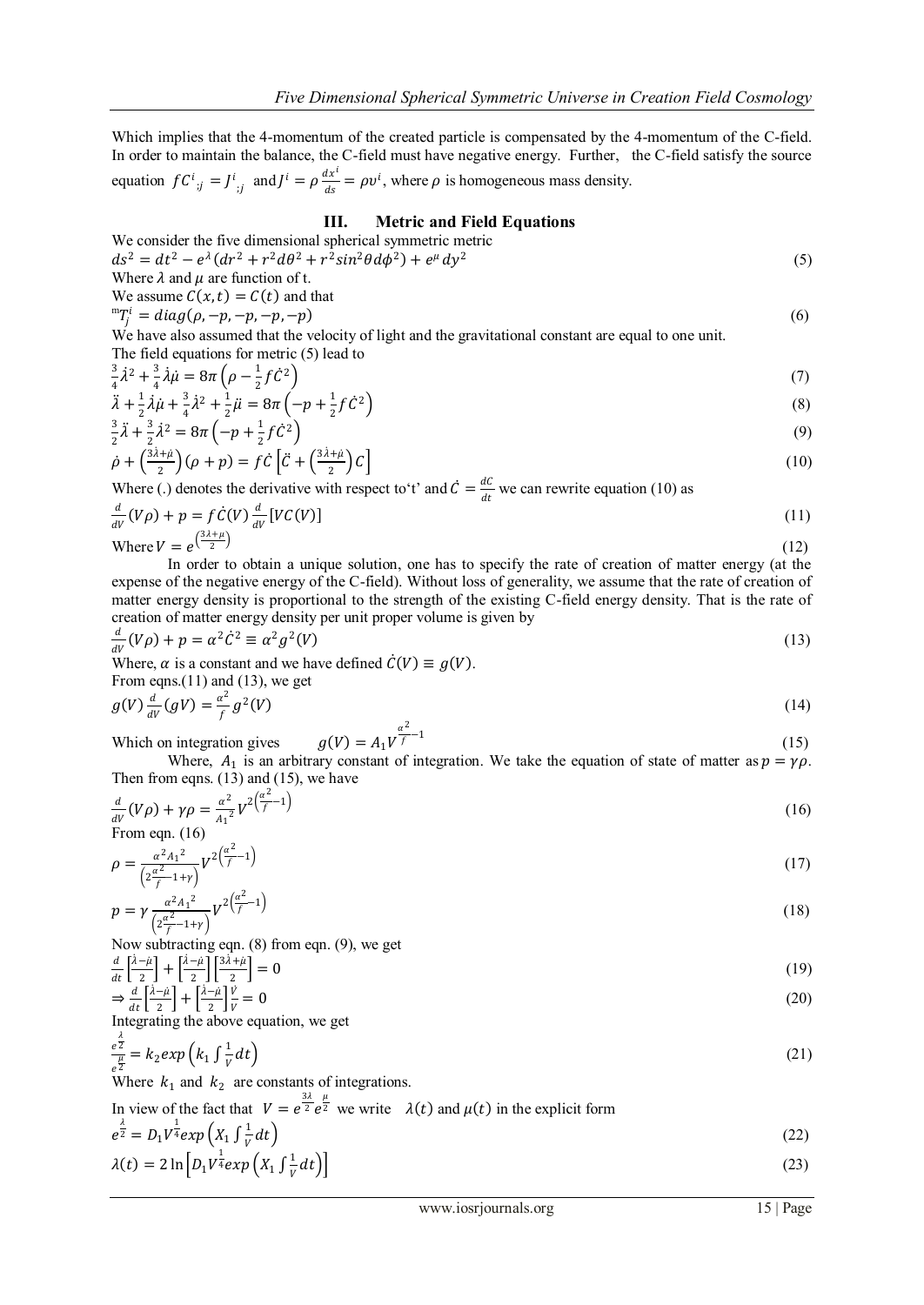$$
e^{\frac{\mu}{2}} = D_2 V^{\frac{1}{4}} exp\left(X_2 \int \frac{1}{V} dt\right)
$$
  
\n
$$
\mu(t) = 2 \ln \left[ D_2 V^{\frac{1}{4}} exp\left(X_2 \int \frac{1}{V} dt\right) \right]
$$
\n(24)

$$
\mu(t) = 2 \ln \left[ D_2 V^{\frac{1}{4}} exp\left(X_2 \int \frac{1}{V} dt\right) \right]
$$
  
Where  $D_i$  (*i* = 1,2) and  $X_i$  (*i* = 1,2) satisfy the relation  $D_1^3 D_2 = 1$  and  $3X_1 + X_2 = 0$ .

Using eqns. (7), (8) and (9) we get  
\n
$$
\frac{3}{2}\ddot{\lambda} + \frac{1}{2}\ddot{\mu} + \frac{9}{4}\dot{\lambda}^2 + \frac{1}{4}\dot{\mu}^2 + \frac{3}{2}\dot{\lambda}\dot{\mu} = \frac{16}{3}\pi(2-\gamma)\rho
$$
\n(26)

Now using equation (12) we get  
\n
$$
\frac{\partial}{\partial x} = \frac{16}{2} \pi (2 - \gamma) \rho
$$
\n(27)

 3 From eqns. (17) and (27), we get

$$
\frac{\nu}{\nu} = \frac{16}{3}\pi(2-\gamma)\frac{\alpha^2A_1^2}{\left(2\frac{\alpha^2}{f}-1+\gamma\right)}V^{2\left(\frac{\alpha^2}{f}-1\right)}\tag{28}
$$

This implies

$$
V = \left\{ A_1(f - \alpha^2) \left[ \frac{16\pi(2-\gamma)}{3(2\alpha^2 - f - \gamma f)} \right]^{1/2} \right\}^{f/2 - \alpha^2} t^{f/2 - \alpha^2} \tag{29}
$$
\nFrom eqns. (15) and (29) we get

From eqns. (15) and (29), we get 
$$
\frac{1}{1}
$$

$$
g = \frac{1}{f - \alpha^2} \left[ \frac{16\pi(2-\gamma)}{3(2\alpha^2 - f - \gamma f)} \right]^{-1/2} \frac{1}{t}
$$
  
Also from equation,  $\hat{C}(V) = g(V)$ , we get

 $C=\frac{1}{c}$  $\frac{1}{f-\alpha^2} \left[ \frac{16\pi(2-\gamma)}{3(2\alpha^2-f-\gamma)} \right]$  $\frac{10h(2-\gamma)}{3(2\alpha^2-f-\gamma f)}$  $\frac{-1}{2} \log t$  (31)

From eqns. (17) and (29), the homogeneous mass density becomes  
\n
$$
\rho = \frac{3\alpha^2 f}{16\pi(2-\gamma)(f-\alpha^2)^2} \frac{1}{t^2}
$$
\n(32)

Hence from eqn. (18)  
\n
$$
p = \frac{3a^2 \gamma f}{16\pi (2-\gamma)(f-a^2)^2} \frac{1}{t^2}
$$
\n(33)

From eqns. (32) and (33), it is observed that

1) When time,  $t \to \infty$ , we get, density and pressure tending to zero i.e., the model reduces to vacuum.<br>2) When  $f = \alpha^2$  there is singularity in density and pressure

2) When, 
$$
f = \alpha^2
$$
, there is singularity in density and pressure.

3) There is also singularity in density and pressure for 
$$
\gamma = 2
$$
.

Using eqns.  $(23)$ ,  $(25)$  and  $(29)$ , we can obtain

$$
\lambda(t) = 2 \ln \left[ D_1 k^{1/3} t^{\frac{f}{3(f-a^2)}} exp\left\{ \frac{x_1}{k} \left( 1 - \frac{f}{a^2} \right) t^{\frac{a^2}{a^2 - f}} \right\} \right]
$$
(34)

$$
\mu(t) = 2 \ln \left[ D_2 k^{1/3} t^{\frac{f}{3(f-a^2)}} exp\left\{ \frac{x_2}{k} \left( 1 - \frac{f}{a^2} \right) t^{\frac{a}{a^2 - f}} \right\} \right]
$$
(35)

Now the scalar expansion 
$$
\theta = 4H
$$
 (36)  
\n
$$
\theta = \frac{4}{3} \frac{f}{(f-a^2)} t^{-1}
$$
 (37)

The mean anisotropy parameter  $A$  is given by

$$
A = \frac{1}{4} \sum_{i=1}^{4} \left(\frac{\Delta H_i}{H}\right)^2
$$
  

$$
x_i^2 (f - \alpha^2)^2 \left(2\frac{\alpha^2}{H}\right)
$$
 (38)

$$
A = 27 \frac{x_1^2}{k^2} \frac{(f - \alpha^2)^2}{f^2} t^{2(\frac{\alpha}{\alpha^2 - f})}
$$
\nThe shear scalar  $\sigma^2$  is

The shear scalar 
$$
\sigma^2
$$
 is  
\n
$$
\sigma^2 = \frac{1}{2} \left[ \sum_{i=1}^4 H_i^2 - 4H^2 \right] = \frac{4}{2} AH^2
$$
\n(40)

$$
\sigma^2 = 6 \frac{\chi_1^2}{k^2} t^{\frac{2f}{\alpha^2 - f}} \tag{41}
$$

The declaration parameter  $q$  is given by

$$
q = \frac{d}{dt} \left(\frac{1}{H}\right) - 1\tag{42}
$$
\n
$$
q = 2 - \frac{\alpha^2}{t}\tag{43}
$$

$$
q = 2 - \frac{1}{f}
$$
\n
$$
\text{Where } k = \left\{ A_1 (f - \alpha^2) \left[ \frac{16\pi (2 - y)}{3(2\alpha^2 - f - y^2)} \right]^{1/2} \right\}^{f/2 - \alpha^2}
$$
\n(43)

If  $f > \alpha^2$  then for large t, the model tends to isotropic case.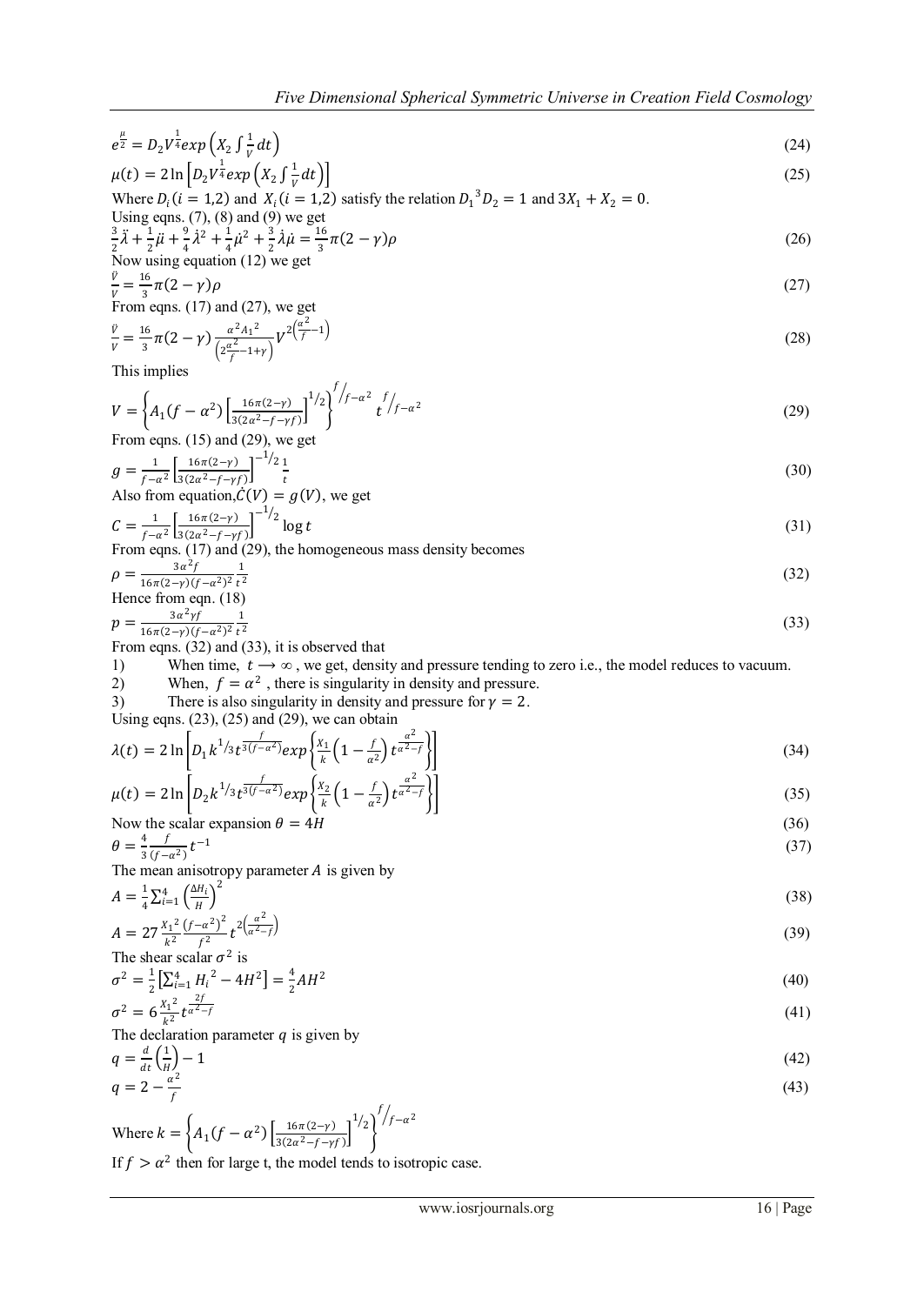### **IV. Particular Cases**

Case I:  $\gamma = 0$  (Dust)

In this case, we obtain the values of various parameters

$$
g = \frac{1}{f - \alpha^2} \left[ \frac{32\pi}{3(2\alpha^2 - f)} \right]^{-1/2} \frac{1}{t}
$$
(44)

$$
C = \frac{1}{f - a^2} \left[ \frac{32\pi}{3(2a^2 - f)} \right]^{-1/2} \log t
$$
\n(45)

$$
\rho = \frac{3a^2 f}{32\pi (f - a^2)^2} \frac{1}{t^2} \tag{46}
$$

$$
p = 0
$$
\n
$$
\lambda(t) = 2 \ln \left[ D_1 k_1^{-1/3} t^{\frac{f}{3(f - \alpha^2)}} exp\left\{ \frac{x_1}{k_1} \left( 1 - \frac{f}{\alpha^2} \right) t^{\frac{\alpha^2}{\alpha^2 - f}} \right\} \right]
$$
\n(47)

$$
\mu(t) = 2 \ln \left[ D_2 k_1^{-1/3} t^{\frac{f}{3(f - \alpha^2)}} exp\left\{ \frac{x_2}{k_1} \left( 1 - \frac{f}{\alpha^2} \right) t^{\frac{\alpha^2}{\alpha^2 - f}} \right\} \right]
$$
(49)

Now the scalar expansion is

$$
\theta = \frac{4}{3} \frac{f}{(f - a^2)} t^{-1}
$$
(50)

The mean anisotropy parameter *A* is given by

$$
A = 27 \frac{x_1^2}{k_1^2} \frac{(f - \alpha^2)^2}{f^2} t^{2\left(\frac{\alpha^2}{\alpha^2 - f}\right)}\tag{51}
$$

The shear scalar 
$$
\sigma^2
$$
 is given by  

$$
\sigma^2 = 6 \frac{X_1^2}{\sigma^2 + \sigma^2} \frac{2f}{\sigma^2 + f} \tag{52}
$$

$$
\sigma^2 = 6 \frac{\lambda_1}{k_1^2} t^{\frac{1}{\alpha^2 - f}}
$$
  
The declaration parameter *q* is given by

$$
q = 2 - \frac{\alpha^2}{f} \tag{53}
$$

Where 
$$
k_1 = \left\{ A_1(f - \alpha^2) \left[ \frac{32\pi}{3(2\alpha^2 - f)} \right]^{1/2} \right\}^{f/2 - \alpha^2}
$$
  
If  $f > \alpha^2$  then for large t, the model tends to isotronic case.

If  $f > \alpha^2$  then for large t, the model tends to isotropic case.

#### Case II:  $\gamma = \frac{1}{2}$  **(Disordered Radiation Universe)**

In this case, we obtain the values of various parameters

$$
\rho = \frac{9a^2f}{80\pi(f - a^2)^2} \frac{1}{t^2} \tag{54}
$$

$$
p = \frac{3a^2f}{80\pi(f - a^2)^2} \frac{1}{t^2}
$$
\n(55)

$$
\lambda(t) = 2 \ln \left[ D_1 k_2^{-1/3} t^{\frac{f}{3(f-a^2)}} exp\left\{ \frac{x_1}{k_2} \left( 1 - \frac{f}{a^2} \right) t^{\frac{a^2}{\alpha^2 - f}} \right\} \right]
$$
(56)

$$
\mu(t) = 2 \ln \left[ D_2 k_2^{-1/3} t^{\frac{f}{3(f-a^2)}} exp\left\{ \frac{x_2}{k_2} \left( 1 - \frac{f}{a^2} \right) t^{\frac{a^2}{a^2 - f}} \right\} \right]
$$
(57)

Now the scalar expansion  
\n
$$
\theta = \frac{4}{3} \frac{f}{(f - a^2)} t^{-1}
$$
\n(58)

The mean anisotropy parameter *A* is given by

$$
A = 27 \frac{x_1^2}{k_2^2} \frac{(f - \alpha^2)^2}{f^2} t^{2(\frac{\alpha^2}{\alpha^2 - f})}
$$
  
The shear scalar  $\sigma^2$  is

$$
\sigma^2 = 6 \frac{x_1^2}{k_2^2} t^{\frac{2f}{\alpha^2 - f}} \tag{60}
$$

The declaration parameter  $q$  is given by

$$
q = 2 - \frac{a^2}{f} \tag{61}
$$

Where 
$$
k_2 = \left\{ A_1 (f - \alpha^2) \left[ \frac{80\pi}{3(6\alpha^2 - 4f)} \right]^{1/2} \right\}^{f/2 - \alpha^2}
$$

If  $f > \alpha^2$  then for large t, the model tends to isotropic case.

# Case III:  $\gamma = 1$  (Zeldovich fluid or stiff fluid)

In this case, we obtain the values of various parameters